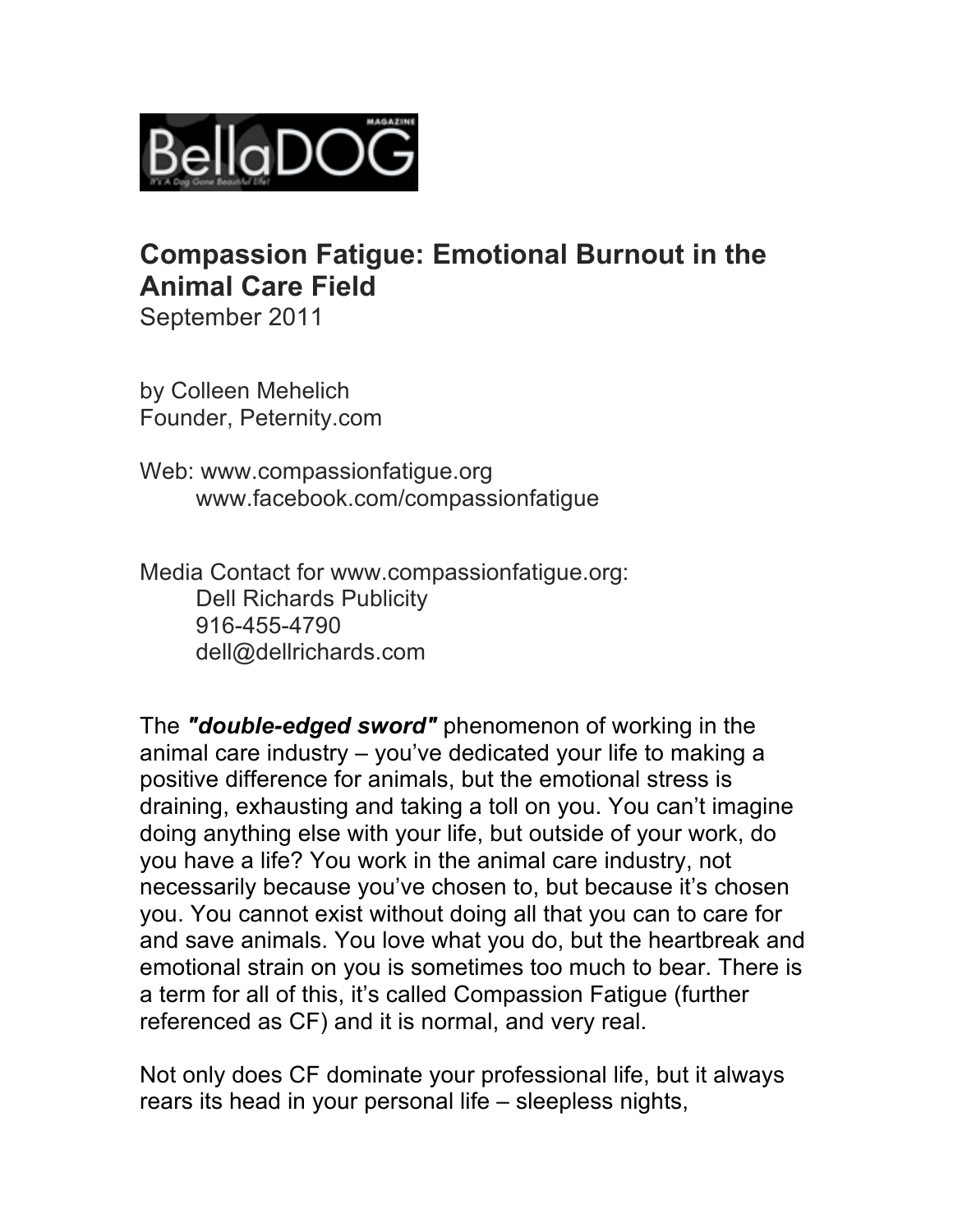exhaustion, acute sadness, depression, isolation from friends, a life that feels out of balance, rides on emotional rollercoasters, and anger towards people in general for the terrible ways in which they treat animals. According to Dr. Robert G. Roop, President of the Humane Society University and author of Compassion Fatigue in the Animal-Care Community, CF is most prevalent in the animal care field than in any other field. Why is this? He believes that it is the sheer volume of animals, of beings, that animal care workers deal with on a daily basis. Unlike physicians for humans, or psychologists or counselors, people in the animal care field, specifically in shelters and rescues, can be caring for up to 500 animals a day in some cases. The number of lives and suffering that one is exposed to is much higher than in human care fields. This creates a burden on the heart and soul of the caregiver. Everyone responds differently to these stressors and everyone has different coping skills available to them.

### **CF is not exclusive to those dealing with euthanasia and end-of-life situations though.**

### **Here are some interesting and very surprising facts about Compassion Fatique:**

**1)** Females have only slightly higher CF scores

**2)** CF has nothing to do with the number of years you've been working in the animal care field

- **3)** CF has no correlation to age
- **4)** CF is only minimally related to euthanasia.

Anyone in the animal care community can *"get"* CF, and Dr. Roop specifically uses the word "get" as a reminder that no one is born with CF. It is something that develops, and it can develop in anyone who is involved in a care giving relationship. CF is the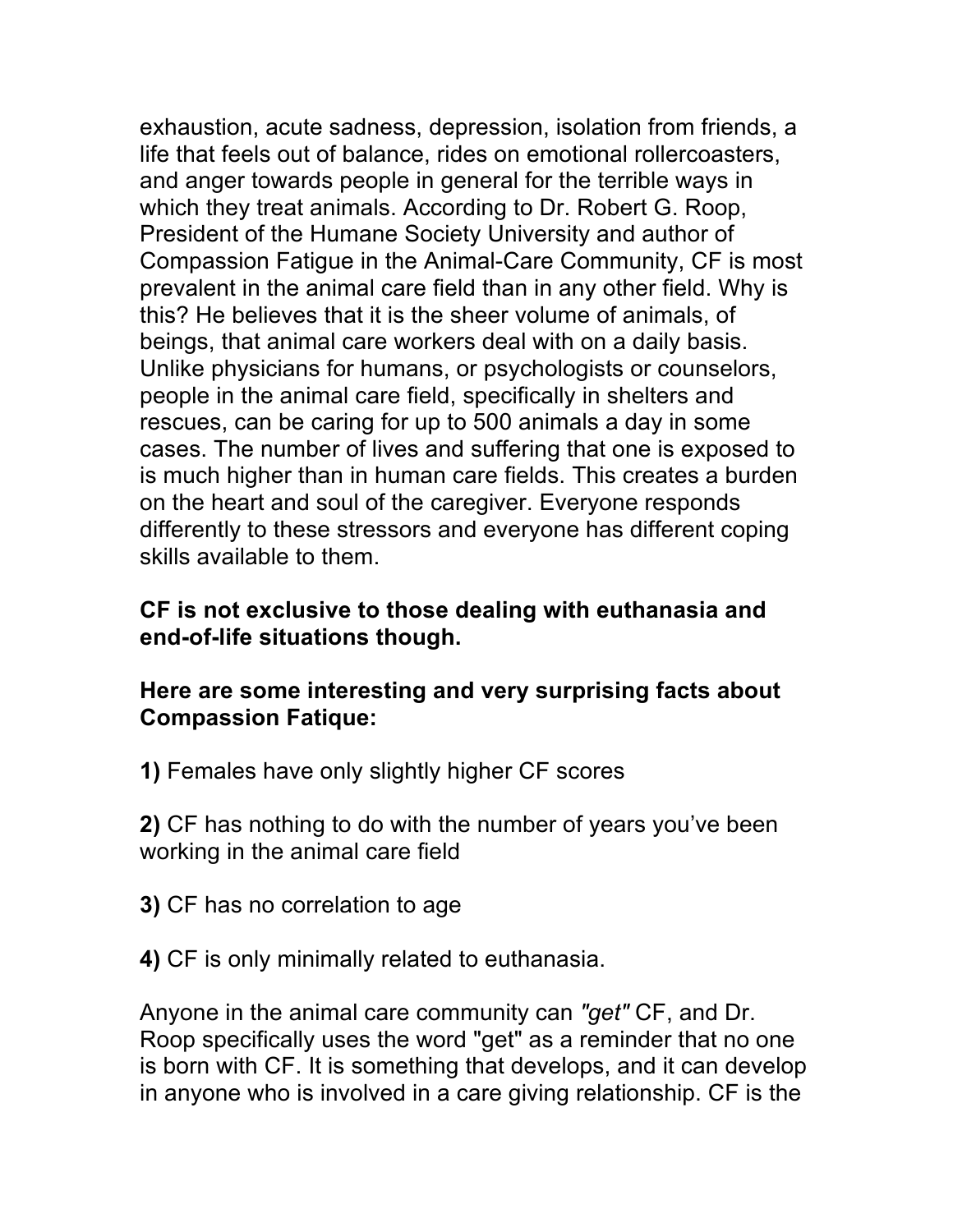# *"cost of caring for others in emotional pain".*

The concept and study of CF developed out of the field of traumatology and falls under the category of **Secondary Traumatic Stress Disorder (STSD).** We've all heard the term Post-Traumatic Stress Disorder (PTSD), especially with the number of returning soldiers from the Middle East. With PTSD the symptoms are directly connected to the person who is suffering and experiencing the traumatic stress *firsthand.* The symptoms of STSD are pretty much identical to PTSD with the difference being that the *"exposure to knowledge about a traumatizing event is experienced by a significant other.* PTSD is about the absorption of someone else's pain and suffering. You are like a full sponge that cannot absorb any more pain and suffering.

What would you say the ratio of happy experiences is to sad experiences are in this field of work? Even if you're more heavily weighted towards happier experiences, according to Stephen P. Robbins, author of Organizational Behavior, "people reflect and think about events inducing negative emotions 5 times as long as they do about events inducing strong positive emotions." It is simply human nature. We replay negative and traumatizing events over and over in our minds. There is a debilitating and negative effect on our emotions and our stress levels when we re-experience the trauma in these replays in our minds.

# **So how do you balance the happy (Compassion Satisfaction) and the sad (Compassion Fatigue)?**

The happy is the satisfaction and fulfillment that you get through working with animals, the reason why you got into the industry in the first place, right? But it comes with so much sadness, pain and often frustration.

You need to start to pay closer attention to, and take better care of your own needs so that you can make more room in your life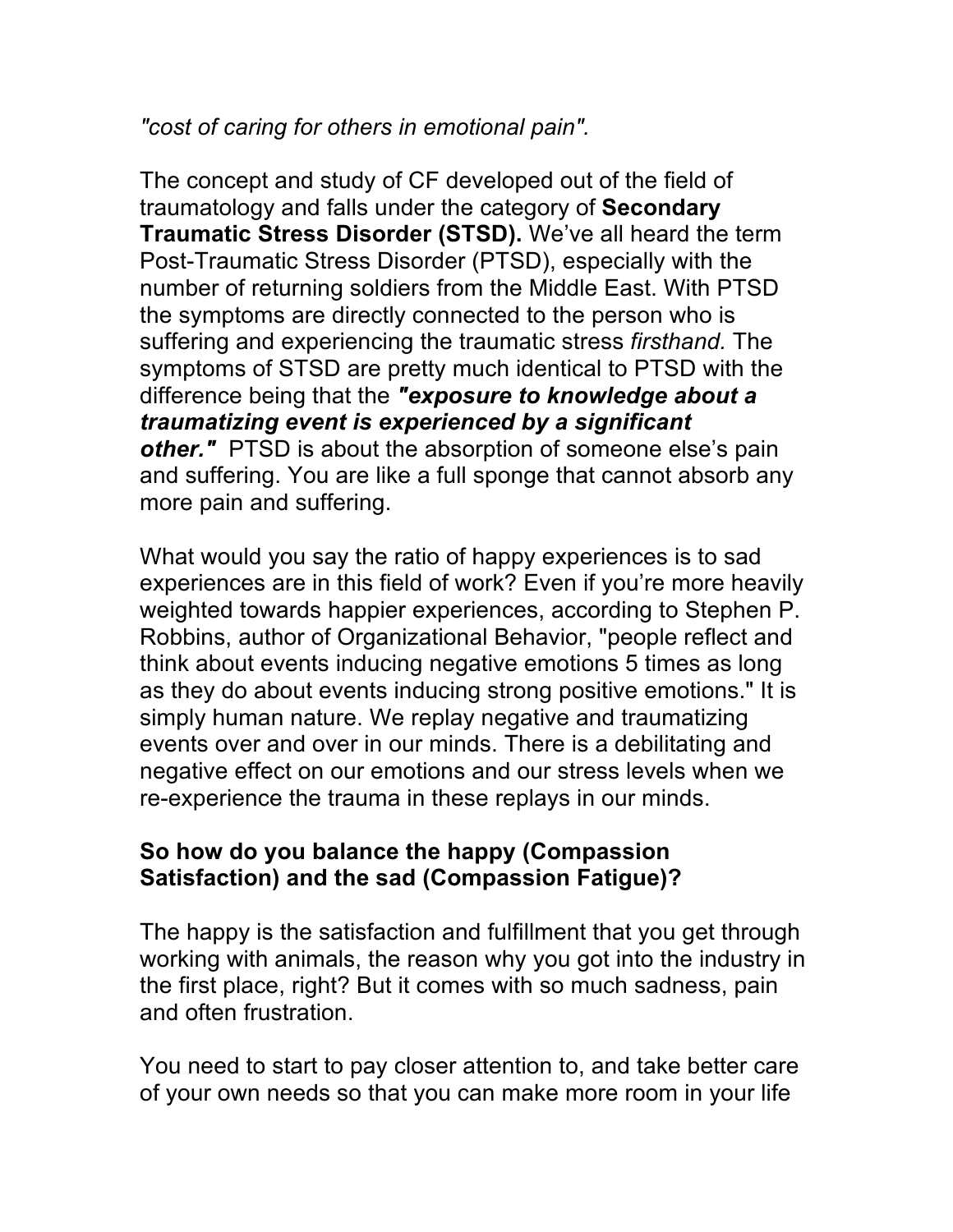for the Compassion Satisfaction. As someone dedicated to a field where you're caring for others in need, you naturally put the animals' well being before your own. But as we all intuitively know, we don't have much to give if we don't keep the love and generosity that we have inside nurtured, enriched and replenished. In devoting ourselves to others, we can easily lose ourselves. CF is what we experience when we are out of balance from caring for others more than we care for ourselves.

#### **Here are some pointers to start to bring your caring and giving nature back to focus on yourself.**

- **You are a hero** doing some of the most difficult and most important work for animals. Honor yourself and feel proud of the difference you are making. Know and recognize that you are an active part of the solution.
- **Take a look at "why" you're so dedicated to helping animals.** Be sure that you're not putting the animals' welfare before your own. You need to take care of yourself first. If you don't take care of yourself, you'll have nothing left to give to the animals.
- **Practice creating emotional boundaries.** You need to protect yourself from the toxins of others' emotional pain. When you take on others' problems and pain as your own, you are much less able to help them with their pain and suffering, the very thing that originally set out to do.
- **Carve out the time in your life to relax and play.** They may sound undoable, but it's imperative to your well being. Do you have any hobbies? Cultivate activities and interests outside of your work, which have nothing to do with your work. You need to recharge your batteries and rejuvenate your soul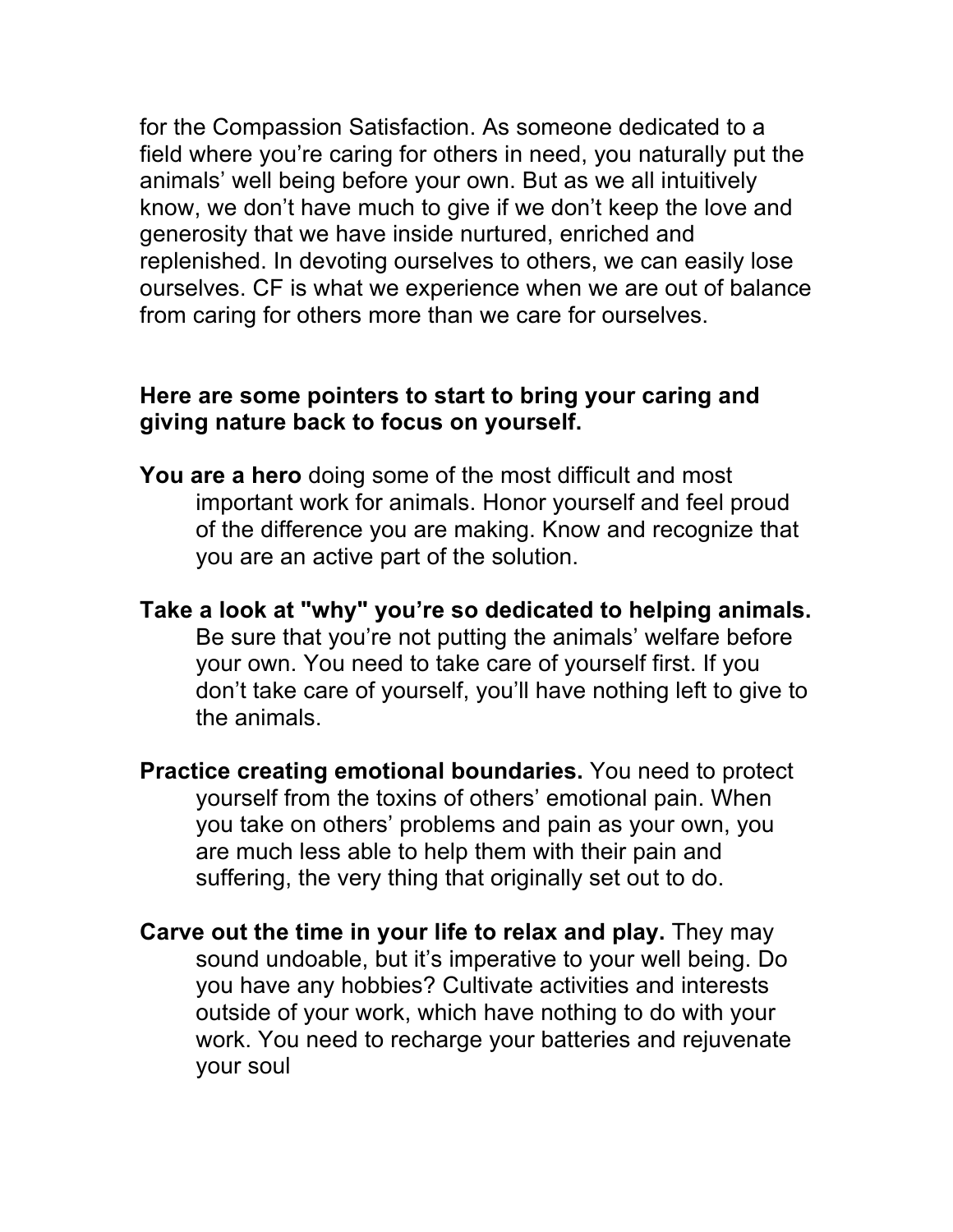**We all have our own issues. Work on identifying yours** and you'll find your emotional attachment to your work begin to ease. Many of us are drawn to the animal care field out of our love for the animals, but also because we have also suffered abuse, abandonment or neglect in our own lives. It's important to face our own pain and to be careful of not becoming addicted to helping heal others instead of ourselves. It's okay to seek professional counseling if you needed.

**You can handle strong emotions.** You don't need to avoid them, you need to process them. Sorrow, anguish, anger, rage, and guilt are going to be ever present in your work. It should be a relief to know that you can feel these feelings and they will be released – they will not overtake or destroy you. If you deny them they will fester and lead you to burnout.

**Accept both your reality and your own limitations.** As much as you'd love to, you can't save every animal. We can each make a difference one animal at a time, and you're most probably doing an amazing job at that every day.

*Find out more information about Compassion Fatigue or to join The Compassion Fatigue Awareness Project Forum, visit www.compassionfatigue.org.*

*Here, you can collaborate with other Project associates and stay connected to the CFAP community.*

*If you think you may be a Compassion Fatigue sufferer, you can visit the Professional Quality of Life - Compassion Satisfaction, Compassion Fatigue and Secondary Traumatic Stress website and take the Compassion Fatigue Self-Test and be on your way to awareness and help for a better tomorrow. www.proqol.org/ProQol\_Test.html*